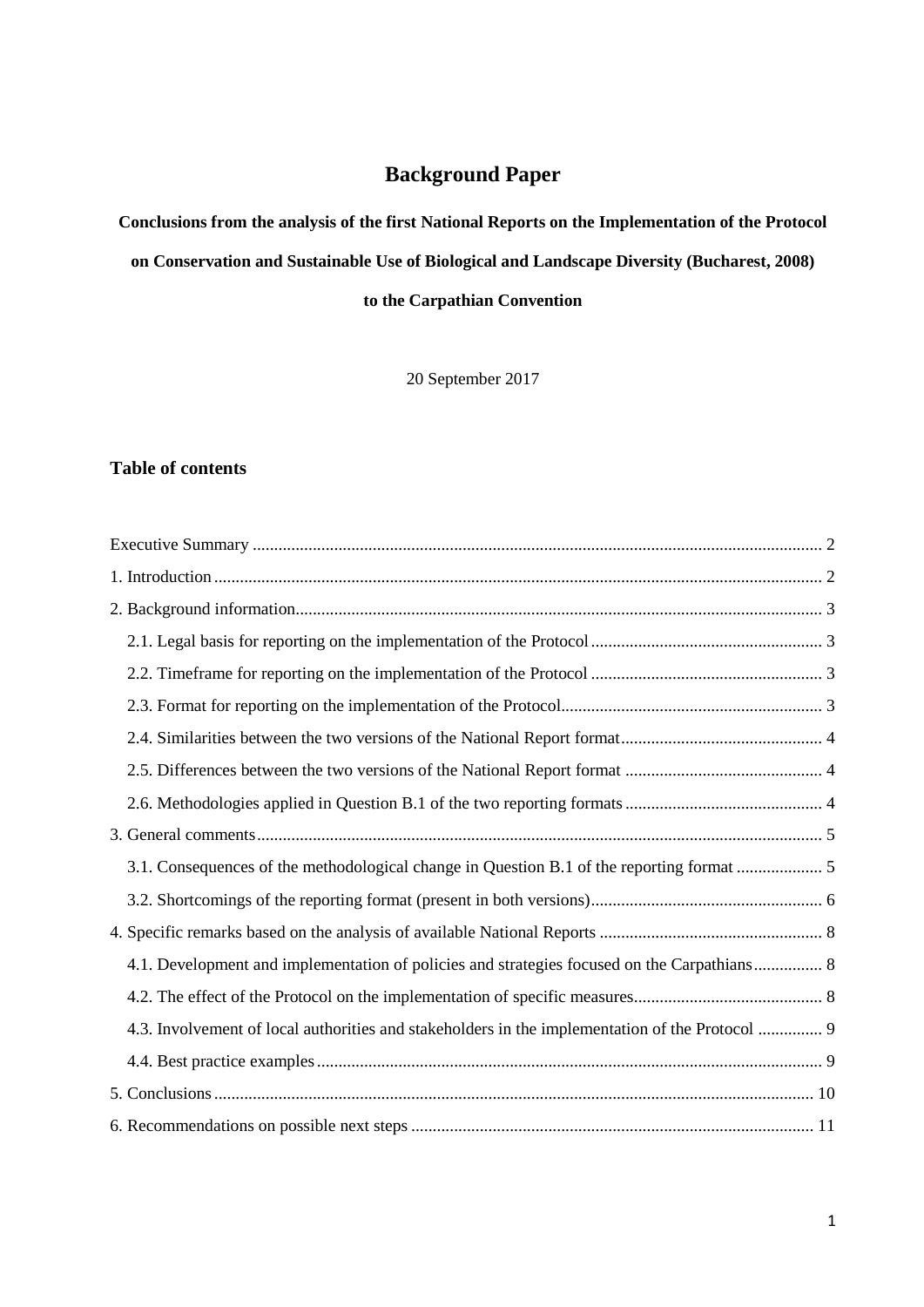# <span id="page-1-0"></span>**Executive Summary**

Pursuant to Article 28 of the Protocol on Conservation and Sustainable Use of Biological and Landscape Diversity (Bucharest, 2008) to the Carpathian Convention, the Parties shall regularly report on measures related to the Protocol and the results of the measures taken. The timeframe for reporting was set at COP3 while the reporting format was agreed upon at COP4, and has significantly been modified in late 2016.

However, not all Parties submitted their National Reports in time for the Fifth Meeting of the Conference of the Parties (COP5) in 2017. Therefore, the summary of National Reports submitted by all Parties, requested by the Implementation Committee (CCIC), was not feasible. Hence, the Secretariat (SCC) decided to review the few available National Reports, analyse the appropriateness of the methodology implemented in the reporting format (which could have been one of the reasons for delay in reporting), and present resulting conclusions and recommendations to the CCIC.

Findings of this paper indicate, that none of the two reporting formats developed so far are suitable for efficient reporting on the progress in implementation of the Protocol. Furthermore, the shortcomings of the currently used 'simplified' reporting format, proposed for adoption at COP5, can significantly impede evaluation of the progress at either national or eco-regional (pan-Carpathian) scale, which was the original intention behind the reporting concept.

Findings and conclusions of this paper, analyzing lessons learned during the first ever round of reporting on the implementation of the aforementioned Protocol, could facilitate the development of reporting formats under other Protocols to the Framework Convention (e.g. on Sustainable Forest Management, and on Sustainable Tourism, each containing provisions on regular reporting duty), or the development of a template for the comprehensive National Report on Implementation of the Carpathian Convention covering all the Protocols and other relevant sectors, currently proposed for consideration at COP5 [draft Decision COP5/1.2].

# <span id="page-1-1"></span>**1. Introduction**

The Carpathian Convention Implementation Committee (hereinafter referred to as "the CCIC") at its eighth meeting in Modrá (Czech Republic) on 14 – 16 June 2017, requested the Secretariat to prepare a summary of National Reports on the Implementation of the Protocol on Conservation and Sustainable Use of Biological and Landscape Diversity to the Carpathian Convention, by the date of the Fifth Meeting of the Conference of the Parties (COP5), to be held in Lillafüred (Hungary) on 10 – 12 October 2017.

According to the decision of the CCIC, the deadline for submitting the National Reports was 30 June 2017 (approx. three months prior to the COP5 meeting). However, only four out of seven due National Reports have been provided to the Secretariat until 10 September 2017 (one month prior to the COP5 meeting, considered the 'information cut-off date' for this background paper).

Due to the above, the preparation of a summary of National Reports submitted by all Parties has not been possible so far. However, the Secretariat decided to analyze the contents of the received ones, and present the resulting conclusions and recommendations to the CCIC.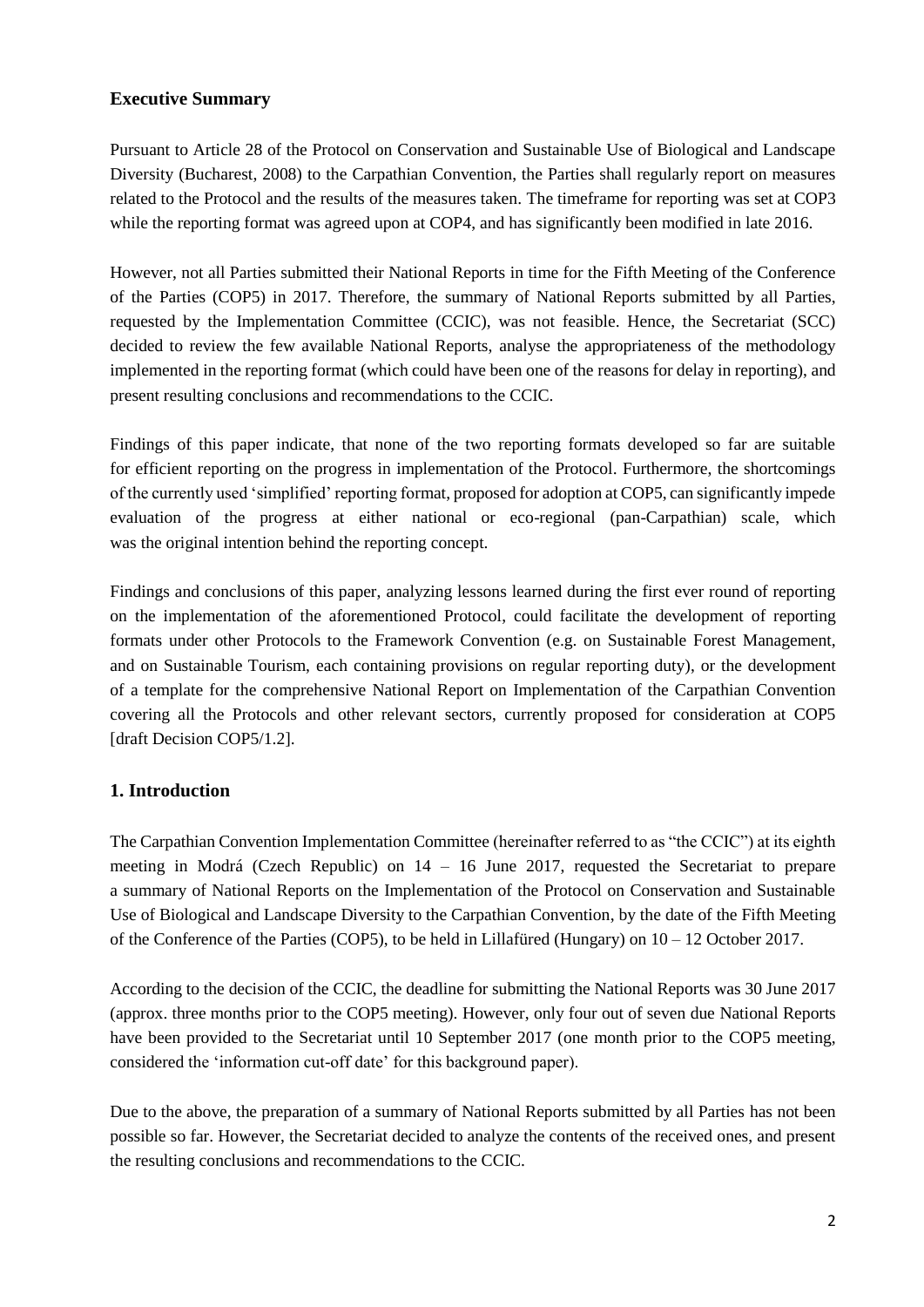# <span id="page-2-0"></span>**2. Background information**

#### <span id="page-2-1"></span>*2.1. Legal basis for reporting on the implementation of the Protocol*

The Protocol on Conservation and Sustainable Use of Biological and Landscape Diversity (hereinafter referred to as "the Protocol") to the Framework Convention on the Protection and Sustainable Development of the Carpathians (hereinafter referred to as "the Convention") was adopted by the Conference of the Parties to the Convention at its second meeting (COP2) in Bucharest on 19th June 2008 [Decision COP2/1.3], as the first thematic protocol to the Convention. The Protocol entered into force in April 2010, and is currently in force for all Parties to the Convention since July 2013.

Pursuant to Article 28 of the Protocol, the Parties shall regularly report to the Conference of the Parties on measures related to the Protocol and the results of the measures taken. Information on the implementation of the Protocol shall be collected, assessed and analysed by the Carpathian Convention Implementation Committee (hereinafter referred to as "the Implementation Committee"). The Implementation Committee shall submit resulting recommendations for implementation of the Protocol, and measures for compliance with the Protocol, to the Conference of the Parties, which shall adopt or recommend necessary measures.

#### <span id="page-2-2"></span>*2.2. Timeframe for reporting on the implementation of the Protocol*

The timeframe (intervals) for reporting was set by the Conference of the Parties at COP3 in 2011, during the Meeting of the Parties to the Protocol, by adopting the common Strategic Action Plan (hereinafter referred to as "the SAP") for the implementation of the Protocol [Decision COP3/1.1]. According to SAP Action 11.3. the Parties shall submit a three years report on activities aimed at implementing the Protocol and their effectiveness to the Secretariat three months prior to each ordinary meeting of the Conference of the Parties. The first ever National Reports were to be submitted by 30 June 2017.

# <span id="page-2-3"></span>*2.3. Format for reporting on the implementation of the Protocol*

In September 2014 the Conference of the Parties adopted the format for the National Report on the Implementation of the Protocol [Decision COP4/1.1], developed under the BioREGIO-Carpathians project, then consulted with, and modified accordingly to the comments by the Carpathian Convention Working Group on Conservation and Sustainable Use of Biological and Landscape Diversity (hereinafter referred to as "WG Biodiversity").

However, the format for reporting on the progress in implementation of the Protocol evolved since COP4, prior to the submission of the first national reports by the Parties.

In October 2016 WG Biodiversity informed the Secretariat that filling in the format adopted at COP4 is too complicated for the Parties, due to its complexity and specificity. Hence, a second simplified version has been elaborated in consultation with WG Biodiversity, and approved in November 2016 by the Implementation Committee. This second version has been used by the Parties for developing their National Reports, and is currently proposed for adoption by the Conference of the Parties at its 5<sup>th</sup> meeting (COP5 in Lillafüred, Hungary) [draft Decision COP5/4.2].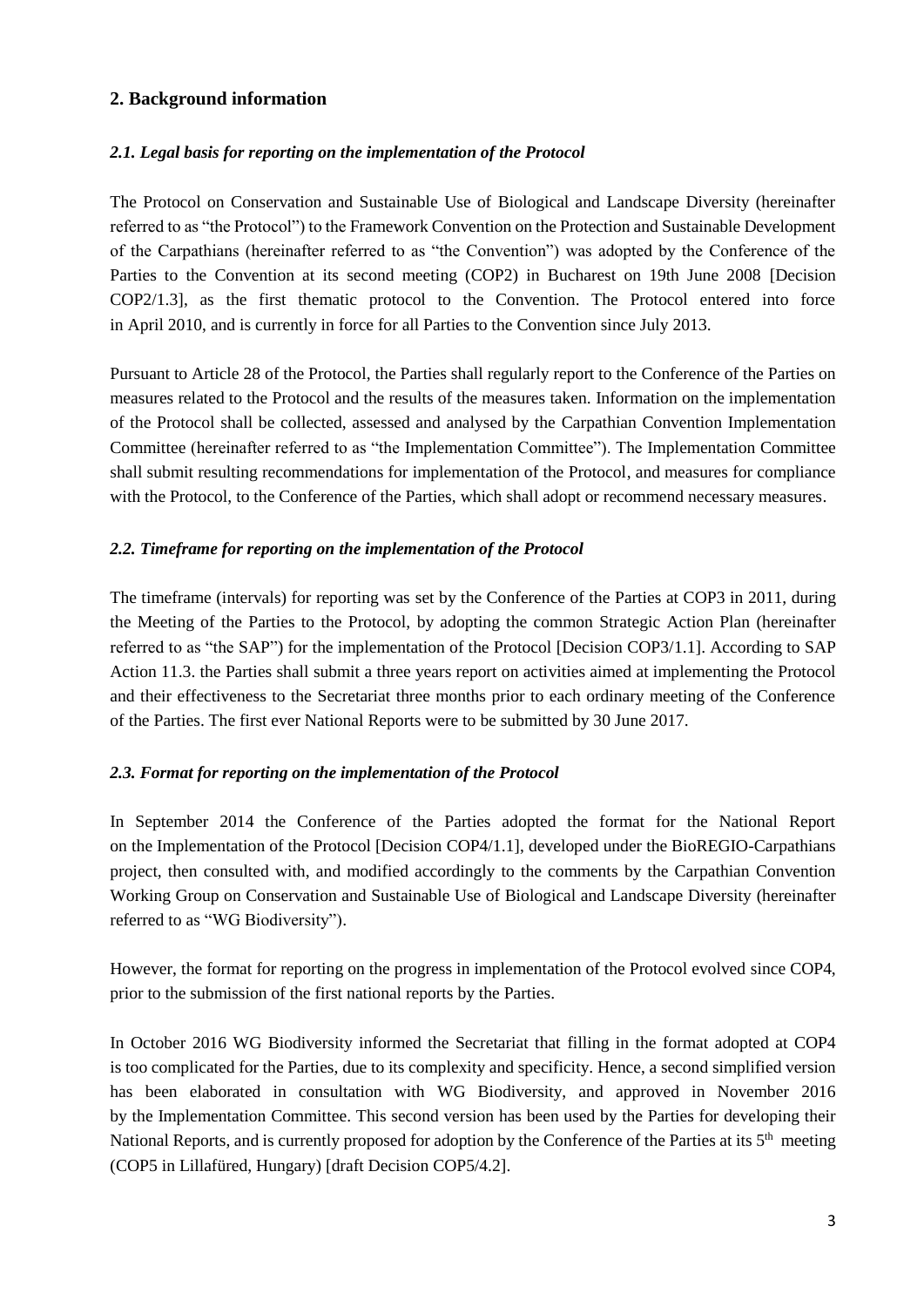#### <span id="page-3-0"></span>*2.4. Similarities between the two versions of the National Report format*

Both reporting formats contain the cover page, followed by a short (one page) section "Introduction & background", a section informing on the Institution reporting on behalf of the Party ("Institutional Information – Reporting Party"), and then the main body of the actual report, divided into two parts: "A" ("General information of national implementation progress") and "B" (Achievements and further implementation information). In both reporting formats part A contains the same three questions, requiring descriptive answers. Part B of both reporting formats contains eight questions, seven of which are exactly the same. Six out of these seven questions require descriptive answers, while one is structured as a checklist, with given answers and fields meant for indicating (by ticking box) the applicability of respective answers, plus another field for additional comments.

#### <span id="page-3-1"></span>*2.5. Differences between the two versions of the National Report format*

The only differences between the two versions of the reporting format are present:

- on the cover page;
- in the first question of part B (numbered as B.1).

As for the first difference, the cover page of the format adopted by the Conference of the Parties in 2014, apart from the logo of the Convention, is also bearing three additional logos: one of the BioREGIO-Carpathians project, and two logos acknowledging the co-funding sources for the above project (the logo of the South East Europe - Transnational Cooperation Programme, and of the European Union), while the cover page of the 'simplified' reporting format approved in November 2016 by the Implementation Committee is solely bearing the logo of the Convention. The latter one (of November 2016) seems to be more proper for a National Report by the Parties to the Convention, some of which are not yet the Member States of the European Union. Furthermore, national reports submitted e.g. in 2017 and subsequent years should not bear a logo of a project completed already in 2013.

The second difference between the two versions of the reporting format, which is a different methodology applied in Question B.1, must have had a considerable effect on the reporting process, and its outcomes.

#### <span id="page-3-2"></span>*2.6. Methodologies applied in Question B.1 of the two reporting formats*

Question B.1 in the format adopted by the Conference of the Parties in 2014 referred both to the Protocol (and its particular Articles) and the SAP (and its particular objectives, actions, and expected results). Basically, the original Question B.1 aimed to evaluate the progress in implementation of the Protocol by measuring the achievement of numerous 'results expected' of the SAP (each quoted in the first column) under particular SAP Objectives. Due to the above, Question B.1 constituted the most extensive part (approx. 90 per cent) of the questionnaire, and required the evaluation of achievement of as many as 72 'results expected', corresponding to the vast majority (13 out of 15) of SAP Objectives (the questionnaire does not concern four 'results expected', listed under SAP Objective 12 - Prevention of environmental damages, and Objective 14 - Consideration of traditional knowledge and practices). This is probably why the original reporting format, adopted at COP4 might have seemed too complex and specific.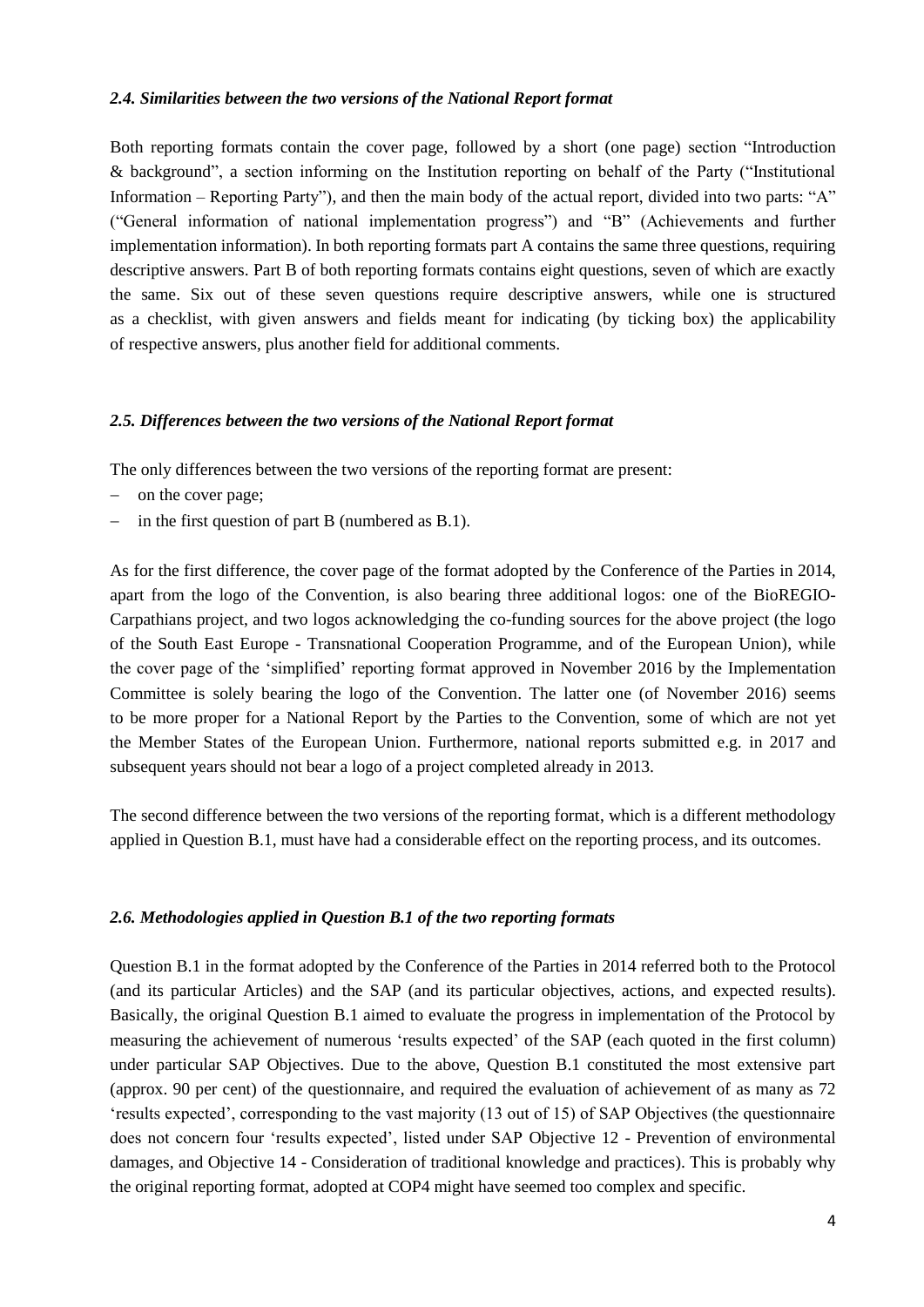However, responding to all these 72 detailed questions under Question B.1 required only marking relevant boxes (by inserting letter "X) in the appropriate column of the questionnaire, corresponding to achievement status description (qualitative indicator), including "Comprehensive measures taken (fully achieved)", "Some measures taken (partially achieved)", "Not achieved" or "No information". Additionally, the format contained an empty box for "Possible comments and details", where a reporting Party could optionally (but was not required to) add its descriptive comments, if perceived necessary.

Contrary to the above, Question B.1 in the new 'simplified' reporting format (approved in November 2016 by the Implementation Committee) explicitly requires descriptive answers concerning "measures to implement the Protocol and the results of the measures taken", under very general headings corresponding to selected 12 (out of 15) SAP Objectives, with no further references to SAP contents.

Hence, when reporting on the progress in implementation of the Protocol, the Parties are currently no longer required to evaluate, and report on the achievement of 'results expected' of the common Strategic Action Plan for the implementation of the Protocol, adopted at COP3, with the intention to provide detailed guidance on the commonly agreed most urgent priorities in Protocol implementation.

# <span id="page-4-0"></span>**3. General comments**

#### <span id="page-4-1"></span>*3.1. Consequences of the methodological change in Question B.1 of the reporting format*

The above described methodological change in Question B.1 of the reporting format had the effect on both the reporting and future assessment process.

Due to the above change, when answering Question B.1 in the 'simplified' reporting format, instead of marking 72 boxes, the Parties are currently required to provide 12 descriptive answers, which might have been perceived as a desired significant simplification of the reporting process.

However, the 'simplified' format does not provide any further guidance on which priority issues should these answers focus (like detailed SAP 'results expected' quoted in the previous format). In result, these descriptive answers to twelve 'open questions' (followed by the instruction "*Please provide your inputs*") under Question B.1 in reports provided by the Parties are very different in length and substantive scope, and not structured, much less provided in a similar, or at least compatible manner.

Due to the fact that the provisions of the Protocol are often similar to those of other legal and policy instruments, e.g. other relevant international conventions (please see explanation under section 4.2), institutions responsible for compiling National Reports are tempted to provide answers to Question B.1 by utilizing ("copy and paste") the contents of other, previously submitted national reports on the implementation of other Conventions, or to provide a link to other national reports (e.g. to the 1992 Convention on Biological Diversity), instead of answering in the report questionnaire. In result, in some cases the information provided is not relevant (e.g. concerning activities implemented well beyond the geographic scope of the implementation of the Convention and its Protocol). Last, but not least, the above practice leads to a great number of repetitions in the text.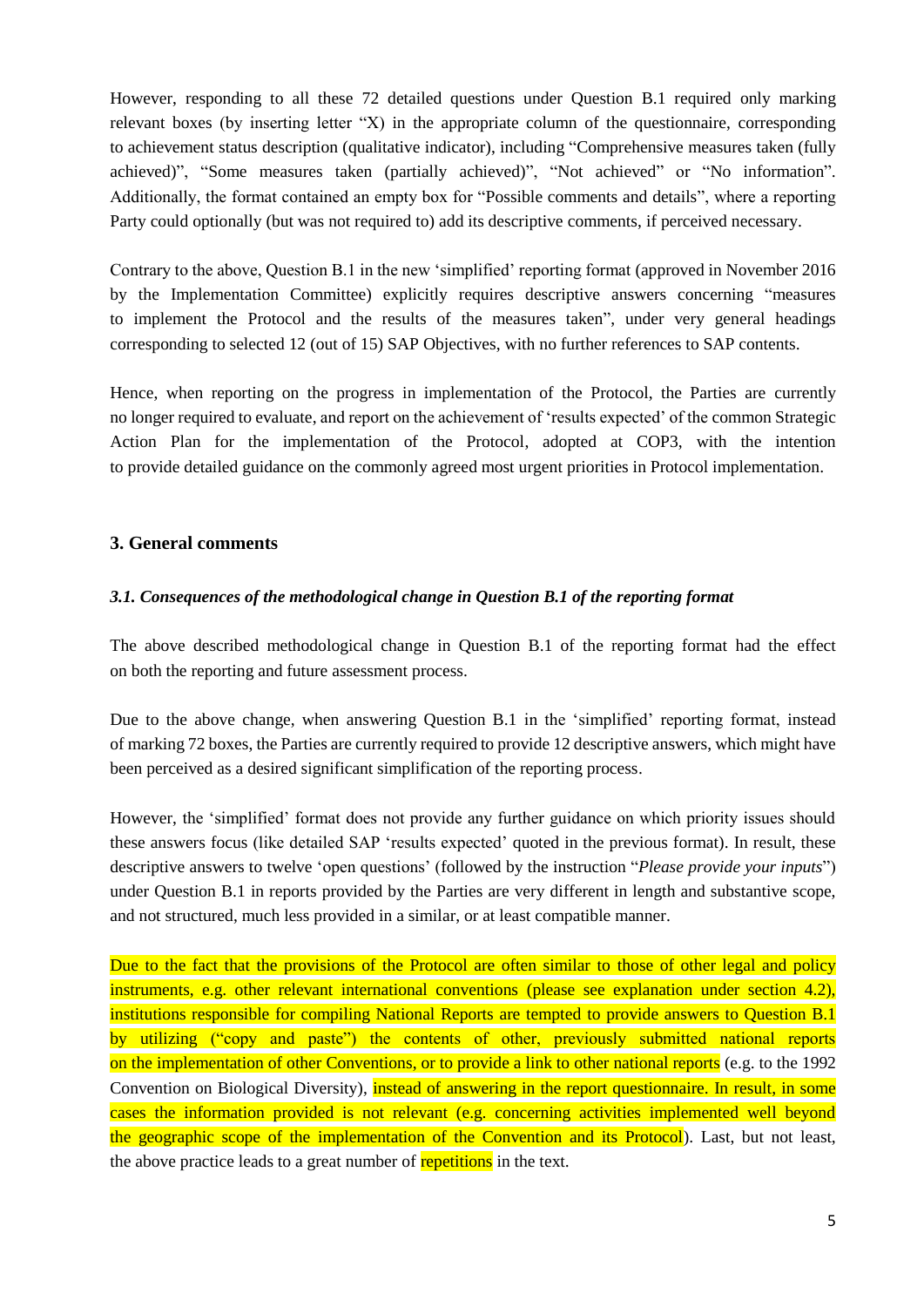In few cases responses under Question B.1 contain only references to implemented project acronyms (with no further explanations on which particular project activities and achievements are referred to), while in another case, instead of providing an answer in the questionnaire, the National Report provides a link to the extensive publication (148 pages long), studying which allows to find comprehensive descriptions of 30 projects, out of which only one has been implemented in the Carpathian region. Similarly, providing links to websites would not facilitate the work of the possible future reviewers.

Moreover, due to the methodological change in Question B.1, the four reports already submitted by the Parties considerably vary in length, as the number of pages containing responses to the questionnaire (excluding the cover and two introductory pages) varies between 7 and 47.

Furthermore, an evaluation of the progress in the implementation of the Protocol achieved at the national or eco-regional scale, on the basis of reports using the 'simplified' format might seriously be impeded by the absence of any commonly agreed and used progress indicators (regardless whether quantitative or qualitative), either those resulting from the SAP, or any other indicators that might still be developed and proposed by the WG Biodiversity, or the CCIC

Hence, any future attempt to analyse, compare, consolidate and summarize National Reports submitted by the Parties, especially if developed with the use of the recently 'simplified' reporting format, might be quite challenging, to say the least.

# <span id="page-5-0"></span>*3.2. Shortcomings of the reporting format (present in both versions)*

3.2.1. The first sentence of the section "Introduction & background" on page 2 of the reporting format contains incorrect information on the year of the adoption of the Protocol ("*done in Bucharest on 19 June 2009"*).

3.2.2. The first sentence of Question A.1 ("*Which are the legal, policy and institutional achievements on national and regional levels since the adoption of the Protocol in your country, aiming at its implementation and the realisation of its objectives?*") corresponds to SAP Action 1.1, resulting from Article 4 of the Protocol, assuming the development, implementation and harmonisation of national policies and strategies related to the conservation, restoration and sustainable use of biological and landscape diversity of the Carpathians. The original intention of this question was to assess the effect of the Protocol implementation on the national legal, policy and institutional frameworks.

However, the current formulation of this question might be misleading. In result, some Parties that successfully submitted their National Reports, provide extensive descriptions of other policies and strategies implemented at the national scale (e.g. their national or EU legislation), not necessarily resulting from the implementation of the Protocol, or list institutions and agencies involved in nature conservation activities in the whole country.

Such brief overview of the existing legal and institutional background for implementation of the Protocol is indeed a valuable information, but does not inform on the progress in the implementation of Article 4 of the Protocol ("*Each Party shall develop and implement policies and strategies in its national territory*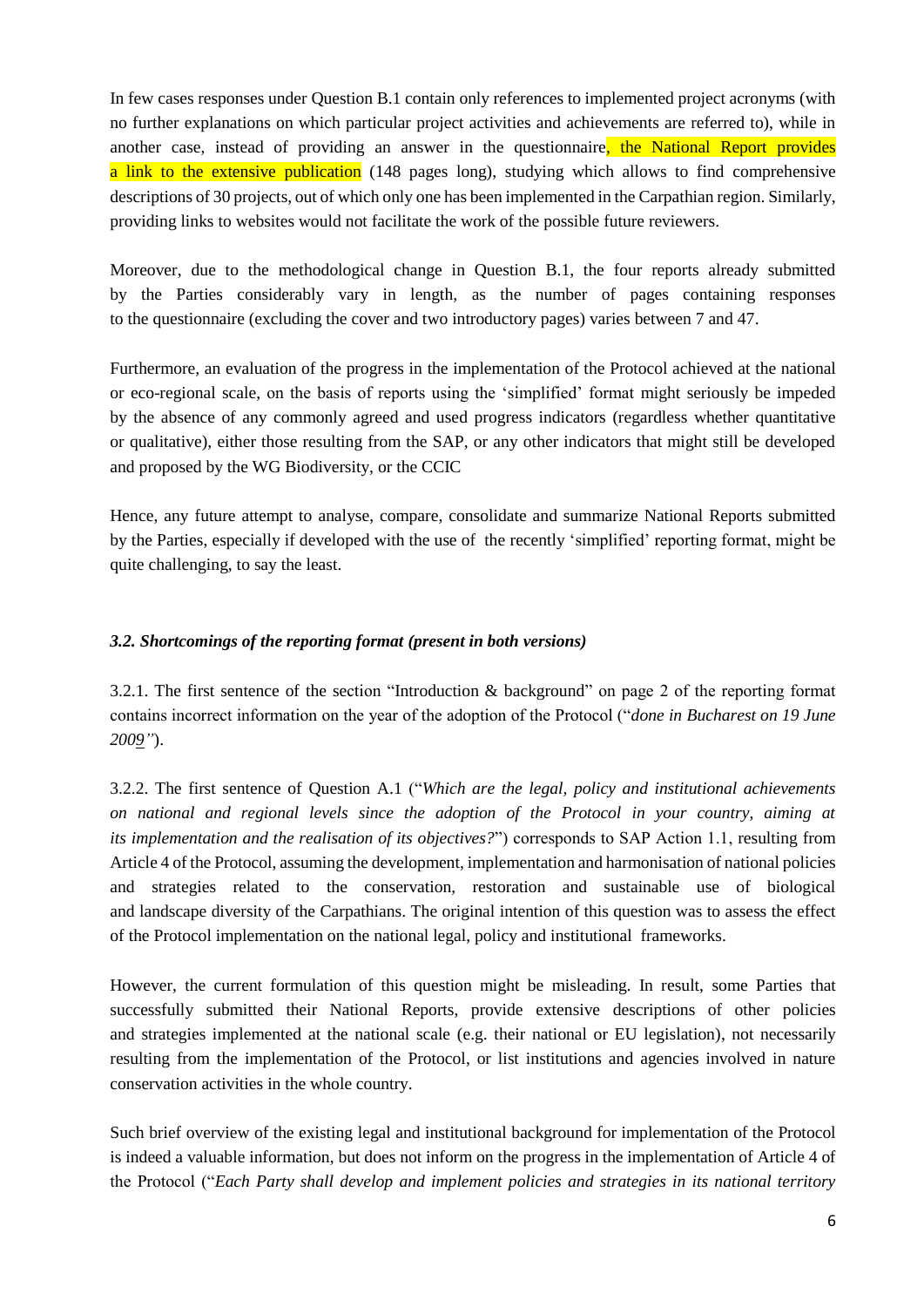*aiming at the conservation, restoration and sustainable use of biological and landscape diversity of the Carpathians while taking into consideration policies and strategies developed and implemented by other Parties.*").

3.2.3. The second sentence of Question A.1 ("*Please give a short summary of all relevant measures, laws, projects, programs, initiatives, multilateral agreements, etc.*") is misleading, and can be interpreted by the Parties in several different ways.

The first and most obvious interpretation would be that this second question is supplementing the first one, concerning the influence of the Protocol on the legal, policy and institutional frameworks in particular Parties. However, in such case information on "*projects, programs, initiatives, multilateral agreements*" would not be relevant.

Another possible interpretation could be that responding to this part of Question A.1 does require providing short summaries of all "*measures, laws, projects, programs, initiatives, multilateral agreements*" relevant to the implementation of the Protocol. However, in such case, the remaining part of the report questionnaire would then become redundant and useless.

3.2.4. The last sentence of Question A.1 requires the Parties to provide "*a narrative description of the main features (geography, biological and landscape diversity) of the Carpathian region of your national territory*".

First of all, it is not clear why such requirement has been included under the question on the legal, policy and institutional frameworks. Secondly, even though such descriptions provided by all Parties could largely facilitate compiling a general description of the Carpathian eco-region, it should not become a requirement included in the reporting template. Last, but not least, such narrative descriptions should probably not be required in each reporting round, each third year.

3.2.5. It is also not clear, why the three above quoted sentences (not particularly linked to, or resulting from each other) jointly constitute one question, collectively numbered as  $"A.1"$ , while no other next questions (A.2, A.3 etc.) follow in part A of the report questionnaire.

3.2.6. **Question B.**6 concerning the contribution of the local authorities and other stakeholders (e.g. NGOs, private sector) to the implementation of the Protocol lists several fields of their possible activities ("*degraded habitats, endangered species, water and river basins management, industry and energy, spatial planning, tourism, protected areas, communication, research, cooperation, information*") structured in quite a chaotic manner, to say the least.

It should also be emphasized, that the Protocol on the protection and sustainable use of biological diversity and landscape to the Carpathian Framework Convention does not contain any provisions directly addressing sustainable and integrated river basin management (Article 6 of the Convention), industry and energy (Article 10), spatial planning (Article 5) or tourism (Article 9, supported by a separate Protocol on Sustainable Tourism to the Framework Convention). This is probably the reason why some Parties avoided answering to this particular question.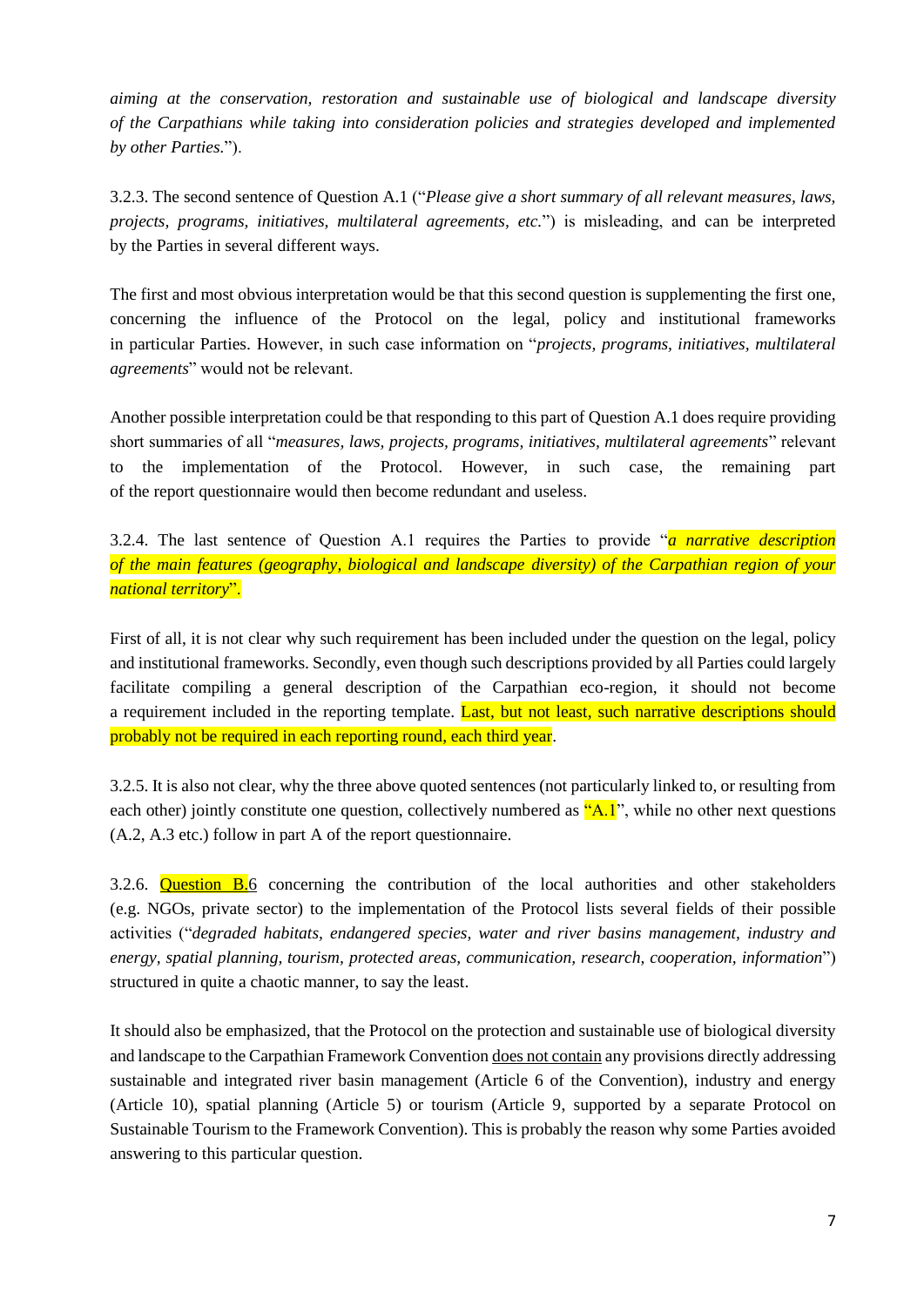In view of the above, the questionnaire concerning the implementation of the Protocol should not include questions related to activities in areas not covered by this Protocol, not justified by its substantive scope. Furthermore, such could be quite misleading, in particular for local authorities and other stakeholders, often not enough familiar with the Convention approach, logic, internal structure and resulting legislation.

# <span id="page-7-0"></span>**4. Specific remarks based on the analysis of available National Reports**

As some National Reports are still pending, no summary report on the progress in the implementation of the Protocol at the eco-regional pan-Carpathian scale can be prepared. However, basing on the analysis of the four already available National Reports, the following should be noted:

# <span id="page-7-1"></span>*4.1. Development and implementation of policies and strategies focused on the Carpathians*

Pursuant to Article 4 of the Protocol (which explicitly requires each Party to develop and implement its national policies and strategies aiming at the conservation, restoration and sustainable use of biological and landscape diversity of the Carpathians) at least one Party is currently developing its National Action Plan for the implementation of the Protocol, already consulted with the local authorities within the geographic scope of Convention application. Another Party adopted (already in 2007, thus prior to adoption of the Protocol at COP2) the Strategy for the implementation of the Convention, accompanied by an Action Plan, which includes actions aimed at the implementation of the Protocol. Furthermore, the Protocol is implemented though the incorporation of its provisions by relevant programmes and action plans adopted at the regional (NUTS 2) level.

# <span id="page-7-2"></span>*4.2. The effect of the Protocol on the implementation of specific measures*

It should be noted, that some specific measures prescribed by the Protocol cannot be implemented until the Carpathian Red List of Habitats (Article 8.1 of the Protocol) and the Carpathian Red List of Species (Article 12.1) are adopted by the Conference of the Parties.

Despite the above, all Parties which delivered their National Reports, have implemented an impressive multitude of measures aimed e.g. at the conservation, maintenance, restoration and sustainable use of natural and semi-natural habitats (corresponding to Article 8 of the Protocol), and the conservation and sustainable use of species of flora and fauna (corresponding to Article 11 of the Protocol).

However, according to these National Reports, all above measures are implemented under other legal and policy instruments than the Carpathian Convention and its Protocol, e.g. other international conventions (in particular the Convention on Biological Diversity), EU policies and strategic documents (incl. the EU Biodiversity Strategy, and the Common Agricultural Policy), and various national policies, strategies, programmes and action plans currently in force, implemented at the scale of the whole country (thus, with no particular focus on the Carpathians).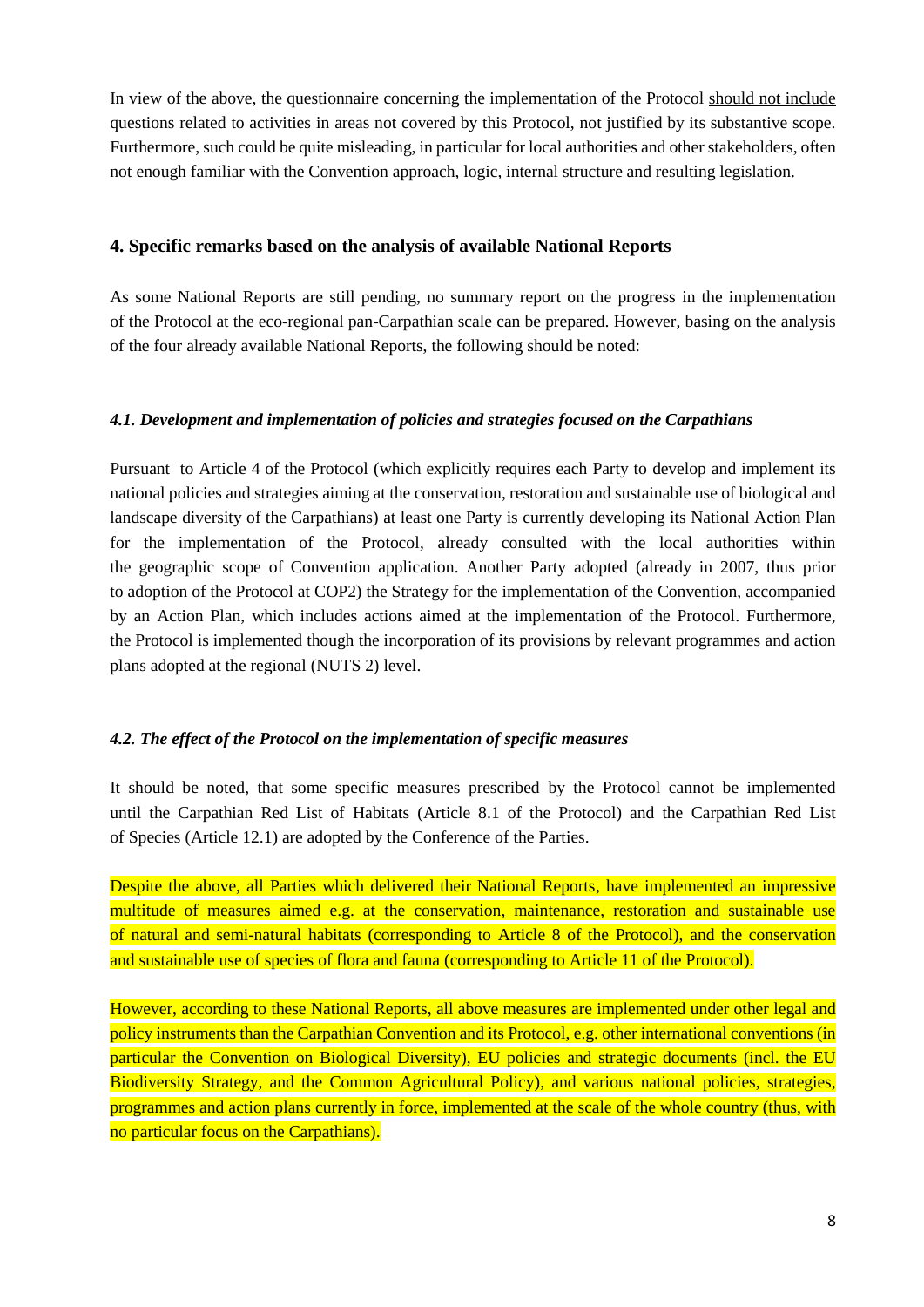It should be emphasized that the Convention and its Protocol must not be perceived as "competitors" to other legal acts, in particular not to the other international agreements to which all Carpathian States are Parties, explicitly mentioned in the preamble to the Protocol, e.g. the Convention on Biological Diversity (Rio de Janeiro, 1992), the Convention on the Conservation of European Wildlife and Natural Habitats (Bern, 1979), the Convention on International Trade in Endangered Species of Wild Fauna and Flora (Washington, 1973), the Convention on Wetlands of International Importance Especially as Waterfowl Habitat (Ramsar, 1971), the Convention on Conservation of Migratory Species of Wild Animals (Bonn, 1979), and the European Landscape Convention (Florence, 2000).

According to the preamble, the aim of adopting the Protocol was to ensure "*a more effective implementation of existing legal instruments*". The same approach is present in the Convention, mentioning "*relevant global, regional and sub-regional environmental legal instruments, strategies and programmes*".

Hence, the original intention behind adopting the Carpathian Convention and its Protocol was also to ensure a more effective implementation of other Conventions, listed in the preamble. But, with a special focus on the Carpathian region, which is not yet the case in those Parties, which have not yet developed their "Carpathian-focused" national policies and strategies resulting from the Protocol (see previous section 4.1.). It should be noted here that, from the purely legal point of view, the Carpathian Convention is no less binding the Parties than all above mentioned other Conventions. The same relates to the binding force of the Protocol, being part of the international legislation under the Carpathian Convention.

Nevertheless, the above justifies the statement, that the Carpathian Convention and its Protocol (although in force in all Parties for several years) had so far limited effect on positioning the Carpathians higher on the list of national biodiversity conservation priorities of the Parties.

# <span id="page-8-0"></span>*4.3. Involvement of local authorities and stakeholders in the implementation of the Protocol*

<span id="page-8-1"></span>As emphasized by one of the Parties in the National Report: "*without active participation of local governments, it is not possible to fully achieve the assumed objectives of Protocol implementation, e.g. effective protection and preservation of landscape diversity (Art. 1 of the Protocol), ensuring ecological connectivity (Art. 9 of the Protocol) and, first of all, strengthening the protection and sustainable management in areas located beyond the protected areas (Art. 15 of the Protocol)*", and that the inhabitants of the Carpathian region should be "*the main beneficiaries of the implementation of the Convention provisions and protocols thereto*". Therefore, it is proposed, that "*the Carpathian local self-government units should be included in the implementation of the Protocol on similar terms as bodies, organisational units and institutions belonging to government administration*".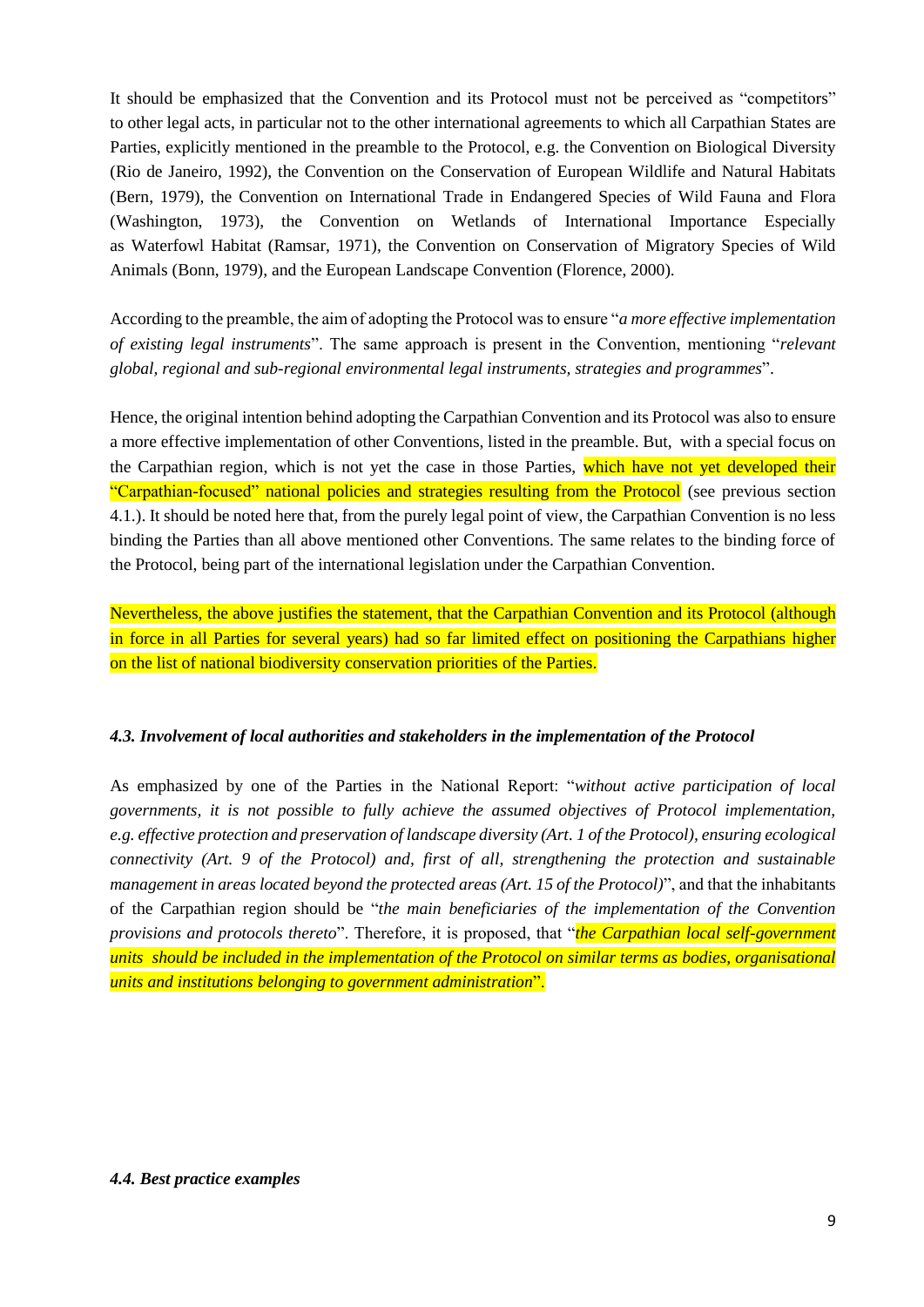The analysis of the four already available National Reports allowed to identify numerous best practice examples, including:

- transboundary cooperation on the identification of migration routes of large carnivores, and adoption of regional programmes for the protection of transboundary ecological corridors (in line with Articles 12, 15 and 16 of the Protocol, SAP Actions 4.1 and 8.1)
- establishment of breeding / conservation centers for the European bison, Hutsul horse, and brown bear (Articles 11 and 12.2 of the Protocol, SAP Action 3.2 g)
- development and adoption (in some cases prior to the adoption of the Protocol) of 'regional red lists' of vascular plant species, animal species, and habitats, subject to special protection at the regional scale (Articles 8, 11 and 12 of the Protocol, SAP Actions 2.1 and 3.1)
- development and adoption of regional lists of invasive alien species (Article 13 of the Protocol, SAP Action 5.2)
- transboundary cooperation between neighbouring protected areas (Article 16 of the Protocol, SAP Action 8.1)
- elaboration, adoption (in some cases prior to the adoption of the Protocol), and implementation of regional (province level) and local (district level) programs on the development and extension of the ecological network (Article 9 of the Protocol, SAP Action 4.1), incl. recommendations for the implementation of priority measures for the restoration of habitats and ecosystems (Article 10 of the Protocol, SAP Action 2.3)
- preparatory works and consultations on the possible extension of existing protected areas (Article 9.2 of the Protocol, SAP Action 4.1) and establishment of new transboundary protected areas (Article 16.2 of the Protocol, SAP Action 8.5)
- establishment of a special internet portal on the Carpathian Convention (tailored for, and targeted at three different audiences: experts and scientists, local governments and communities, tourists and general public) facilitating information exchange and public consultations (Articles 6 and 24 of the Protocol, SAP Action 15.2)
- organization of regular annual 'round tables' for local stakeholders from the Carpathian region, facilitating the exchange of information on recent developments, projects and activities (Articles 6 and 24 of the Protocol, SAP Action 15.2)
- organization of a series of regional conferences aimed at the involvement of local authorities, the "Carpathian Open University", and trainings, aimed at building capacity of local stakeholders for the implementation of the Protocol (Articles 6 and 24 of the Protocol, SAP Action 15.2)
- assigning priority "advantage points" during the project application evaluation process for funding under the Operational Programme Environment to biodiversity-related projects to be implemented within the geographic scope of Convention (Article 21.2 of the Protocol)
- establishment of special collective bodies (e.g. the Inter-ministerial Coordination Group, National Steering Committee), involving representatives of ministries responsible for different sectoral policies, regional authorities, scientific and research institutions, and other stakeholders (e.g. local authorities, NGOs), in order to ensure and monitor the implementation of the Convention and its Protocols (Articles 6, 21 and 24 of the Protocol).

# <span id="page-9-0"></span>**5. Conclusions**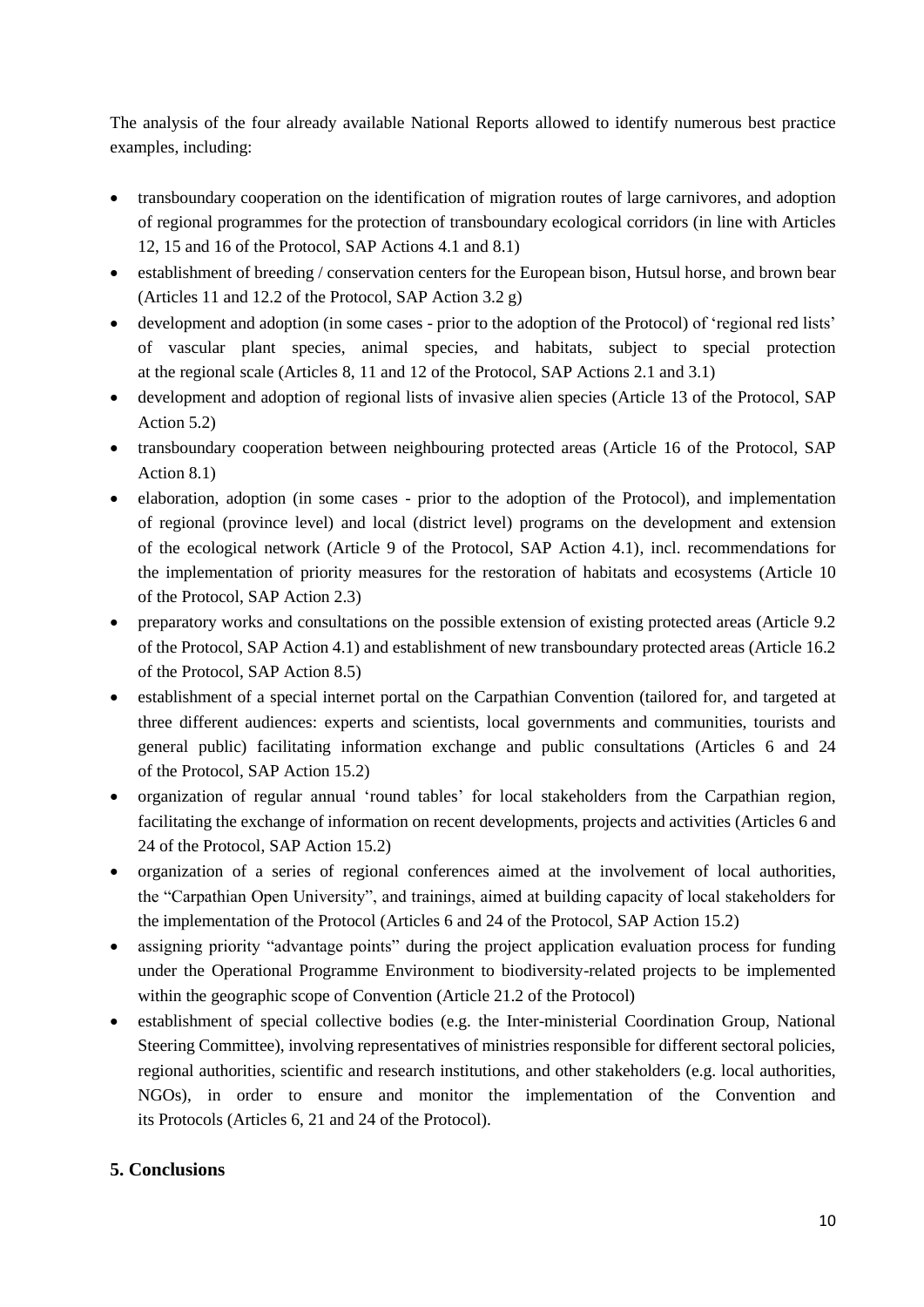According to the findings of this paper - none of the two reporting formats developed so far are suitable for efficient reporting on the progress in implementation of the Protocol.

According to Article 29 of the Protocol, the Parties shall regularly examine and evaluate the effectiveness of the provisions of the Protocol. Hence, national reports on the implementation of the Protocol in respective Parties shall not only inform the Implementation Committee and the Conference of the Parties, but also serve for internal (in-country) evaluation of performance and achievements made by particular Parties, and adjusting their strategies accordingly.

However, the shortcomings of the currently used 'simplified' reporting format (proposed for adoption at COP5) can significantly impede the evaluation of the progress at national and eco-regional pan-Carpathian scale, which was the original intention behind the reporting concept.

#### <span id="page-10-0"></span>**6. Recommendations on possible next steps**

It is strongly recommended, that the WG Biodiversity either elaborates a new format for reporting on the progress in the implementation of the Protocol, or contributes to the development of the integrated comprehensive National Report on Implementation of the Carpathian Convention, covering all Protocols and other relevant sectors, taking into account the guidelines provided below:

- o the National Reports should first and foremost focus on activities and achievements resulting from the implementation of the Carpathian Convention and its Protocol, in particular those implemented and achieved in cooperation with other Parties, which would then prove the real added value of implementing the Convention and its Protocol
- o the National Reports should provide an opportunity to monitor the implementation of the Protocol with the use of Protocol-specific progress indicators (quantitative and/or qualitative) instead of extensive descriptions, in particular if such could overlap with publicly available national reports to other relevant Conventions (e.g. the CBD)
- $\circ$  the timing for National Reports submission should possibly be harmonized with the timeframe for planning the subsequent EU Multiannual Financial Frameworks

Last, but not least, the National Reports (or their summaries, both at the national and pan-Carpathian scale) should probably be made available not only to the CCIC, but also to the public, pursuant to Article 24.2 of the Protocol ("*The Parties shall ensure access of the public to the information related to the implementation of this Protocol.*").

# General remarks Parties:

# CZ

If we were to evaluate the implementation of the Protocol by listing the actions taken and objectives achieved as assigned by the Strategic Action Plan, the results would be rather unsatisfactory. Although we believe that important and successful steps were taken in order to implement the Biodiversity Protocol (in the case of the Czech Republic mostly through international cooperation), they implement only a small part of the SAP. We however see this rather as a drawback of the SAP itself. It proves to be too ambitious and not quite strategic (actions and objectives should be planned for example as "SMART": specific, measurable, assignable, realistic and time-related).